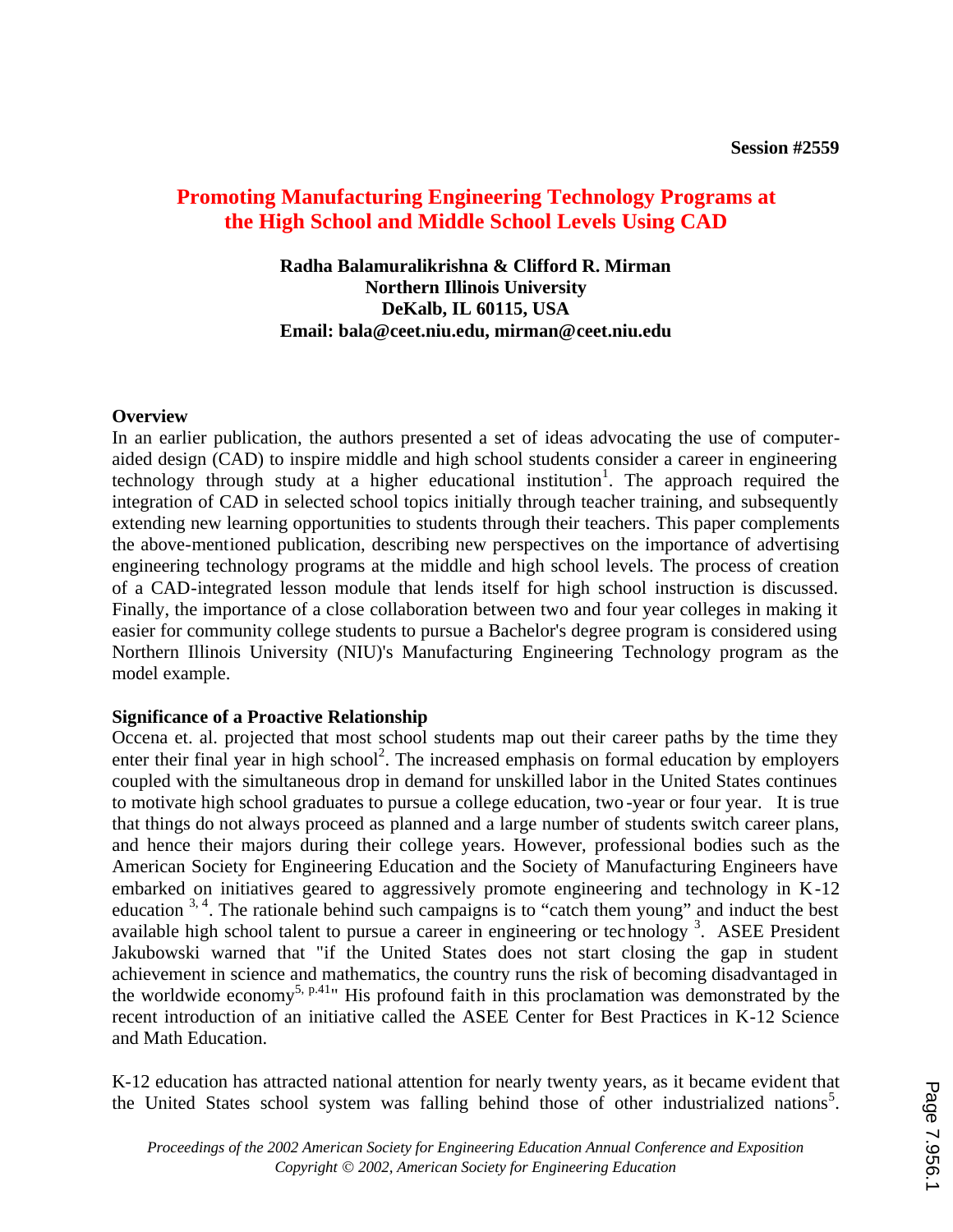National, state, local, and even individual citizen based initiatives have emerged in order to reverse the undesirable trend  $3, 6, 7$ . Yet, these years of effort do not have much to prove by way of results. Although it is well recognized that the science and mathematics education provided during the K-12 years is important to engineering and technology education, there is virtually no assessment of this scenario, quite possibly due to the lack of sufficient collaboration between high schools and colleges<sup>5</sup>. Science and mathematics education form the backbone for engineering and technology careers; it is essential for engineering and technology educators to step in and collaborate with K-12 teachers in devising more effective and meaningful ways of enhancing the scientific and mathematical capability of school students. Even more importantly, it is necessary to conduct true assessment and measure results achieved due to the implementation of any new initiative.

Engineering and technology programs have long benefited by the presence of certain technical courses or electives included in the middle and high school curriculum. High school courses in design drafting, machining, woodworking, automation, and automobile technology have often sparked student interest and enticed them to pursue careers in technology. However, from our personal observations, there has been an increasing trend on the part of the Northern Illinois regional high schools to cut down on technology programs citing cost of equipment, lack of teachers, and laboratory space requirements as reasons. This translates into more work for colleges seeking to promote engineering and technology among school students.

# **Interaction with Area Middle and High Schools**

The NIU engineering technology programs are offered in two areas of specialization, Electrical Engineering Technology (EET) and Manufacturing Engineering technology (MET). The efforts described in this paper were directed from the MET program point of view addressing its future direction from the perspectives of student recruitment and community outreach. In this section, we discuss the reasons for our decision to proactively seek new ways of interacting with area middle and high schools.

The Northern and Northeastern Illinois region have historically served as an industrial base for this country. In particular, manufacturing plays a significant role in the region's economy. The two large cities of Chicago and Rockford provide a home for some of the largest and betterknown manufacturers in the nation. It is not surprising that several universities located in and around the region offer degree programs in manufacturing. In addition to NIU, the Illinois Institute of Technology, Illinois State University, University of Wisconsin-Madison, Milwaukee School of Engineering, Western Michigan University, and Bradley University offer degree programs in either manufacturing engineering or MET. Two -year degree programs are far too many to mention. Therefore, it is clear that NIU's Technology department will have to compete with these regional and other institutions in order to build its best possible freshmen class. Further, our experience at NIU suggested that a significant number of students appeared to recognize engineering technology as a field of study only after they have spent a year or two on the college campus. In other words, a significant number of high school students make their initial career choice without having access to key information that would enable them to take advantage of their innate talent and aptitude for technical problem solving. In order to improve the visibility of engineering technology programs, we decided to explore new avenues to reach out to the K-12 community, particularly, middle and high schools.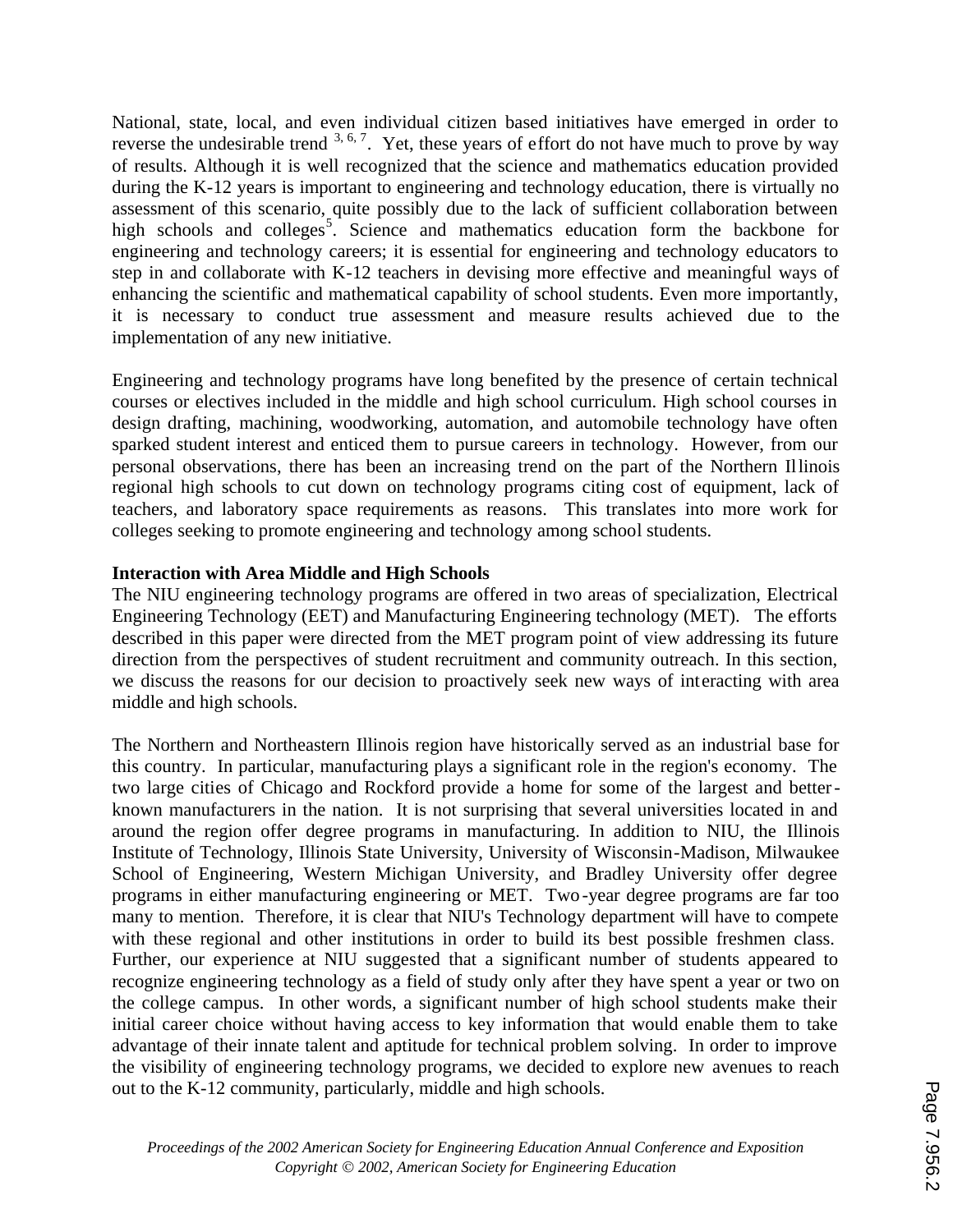The advertisement and promotion of engineering technology in schools can be a win -win situation for both school students and the engineering technology program itself. If a student decides on an engineering technology major at the very start of post secondary education and pursues it with diligence according to the prescribed path, he/she should be able to earn our fouryear degree taking no more than the normal time required completing the program. Transfer students typically take one or two years more to graduate. The informed student therefore is likely to spend less money on tuition, and enter employment much sooner. The resulting immediate monetary benefit can be significant, about or upwards of \$50,000. If long-term financial benefits and other intangibles such as opportunity cost are considered, timely information becomes even more attractive for the individual student. The academic program in turn benefits through the presence of more motivated, success-driven students in the classroom. Upon graduation, these students are likely to create a significantly better impression on their employers thus enhancing the business and industry perceptions of the institution. Industry support to the program would then likely grow to higher levels and a perpetual cycle of growth and accomplishment can become a reality.

Teachers and career counselors at middle and high schools play a significant role in advocating higher study programs for their graduating students. An informal survey of area schoolteachers and counselors in the Rockford school district revealed that a significant number of these people were unaware of the engineering technology programs at NIU. This implied that there was a need to advertise and involve teachers and counselors in our efforts to make the departmental offerings known to school students. Therefore, it was imperative for the Technology department to seize any opportunity for advertisement, and highlight our distinctive competency in providing a high quality MET educational program that combined theory with practice. In particular, the authors realized that it was important to establish a micro-level working relationship between the department faculty and schoolteachers, where both short-term and long-term collaborative projects are included.

#### **Train the Teacher Initiative**

The authors were invited to serve as consultants in a project that was targeted to promote scientific and technological literacy among middle and high students in the Rockford school district. Serving in this capacity provided the opportunity to employ the following four different but complementary outlets to promote our engineering technology programs, particularly MET:

- (1) Conduct a 1-hour general orientation session for approximately 80 schoolteachers describing the manufacturing technology, electrical engineering technology, and industrial technology programs offered by the department
- (2) Run a 90-minute career workshop for approximately 60 schoolteachers using a hands-on approach. CAD combined with rapid prototyping was used to provide an insight into modern manufacturing practice and education. The basic idea here was to demonstrate and communicate that Technology department's teaching philosophy is one of combining theory with practice.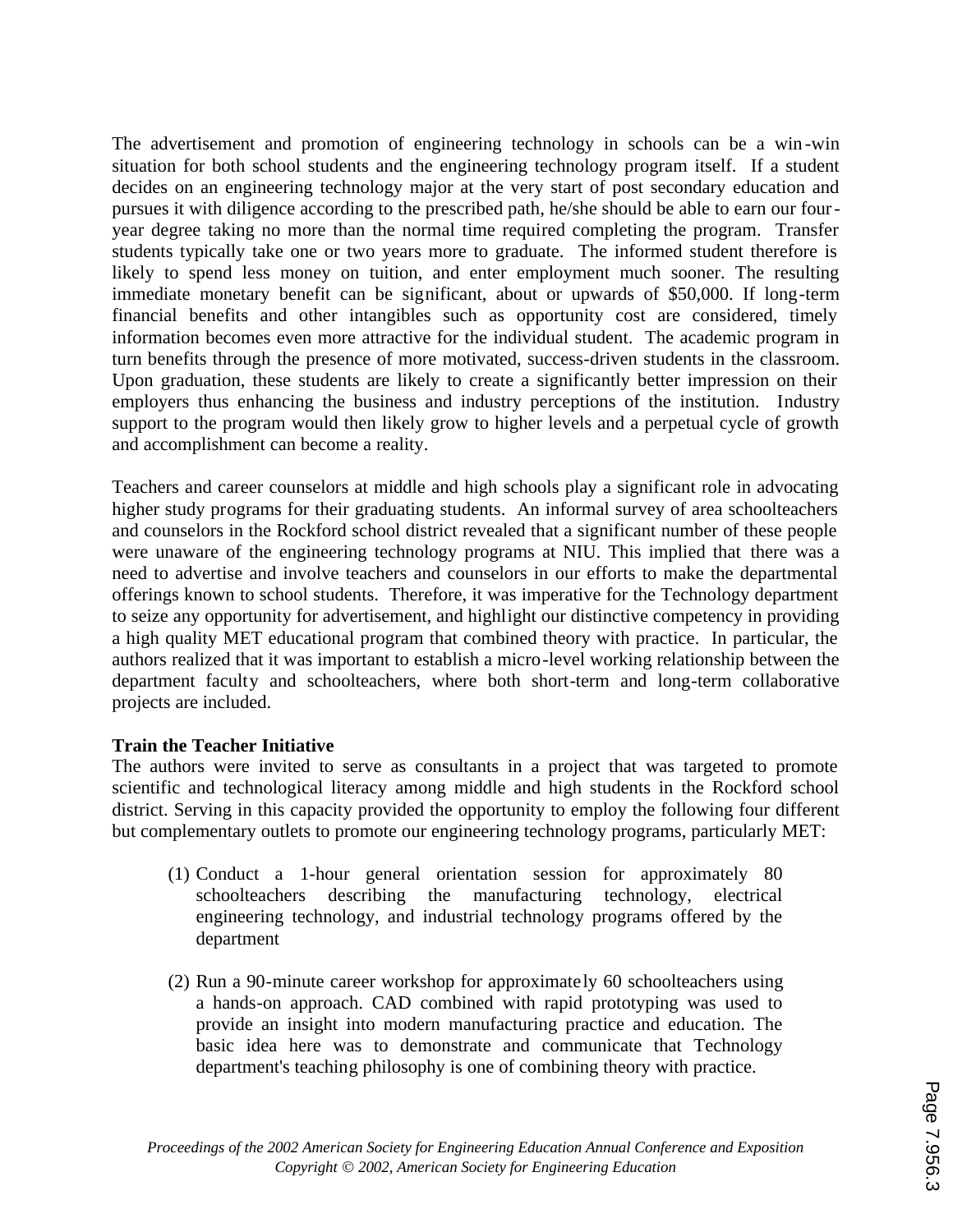- (3) Plan and implement a 2-day CAD skill workshop for approximately twenty schoolteachers designed to provide teachers with initial skills to build confidence and motivate them to consider integrating the use of CAD tools in their current lesson plans.
- (4) Prepare an instructional module complete with lesson objectives, presentation material, activities, and assignments to facilitate transfer of CAD skills from schoolteachers to their students.

The first three activities are described in Reference [1]. In this paper, we provide details of the instructional module that was provided to the teachers for study and use in their classrooms. We must reiterate here that the schoolteachers' participation in each activity was on a voluntary basis. During the course of the CAD skill workshop, teachers were asked why they wished to learn this subject matter. Several responses indicated that teachers wished to incorporate CAD in their current lesson plans if possible.

This high level of motivation inherent in the teachers provided the incentive to invest efforts in the creation of a written module to help teachers impart CAD skills to their students. During the past twenty years, CAD has revolutionized design and manufacturing. The modern integrated product and process development paradigm in manufacturing embraces CAD as a powerful enabling technology. Acquiring a basic knowledge and skill in CAD is highly likely to motivate students who possess basic science and math skills to learn more about technology in general. Other reasons justifying the use of CAD in the present context are given in Reference [1].

# **Description of the CAD Instructional Module**

K-12 education in Illinois schools, much like the schools in the rest of the nation is largely standards-based. State and national standards for student achievement in specific knowledge domains are readily available, and at the Illinois Rockford School district in particular, teachers are expected to teach to standards. The on-line availability of state and national educational standards for each grade level at www.livetext.com rendered the task of writing this module that much easier.

The instructional module consisted of two lessons: Lesson 1 titled "Plane geometry - Creating familiar two-dimensional shapes and estimating areas", and Lesson 2 titled "Employing computer aided design (CAD) to solve problems involving heights and distances." Lesson 1 could be used in either middle or high schools with minor adaptation. Lesson 2 was strictly meant for use at the high school level. CAD was integrated into these lessons as appropriate. The approach was one where simplicity was emphasized. The basic purpose of this module was to introduce students to the technology of computer-aided design making use of mathematical concepts that were typically covered at that particular level of study. Students were required to possess a prior knowledge of applying mathematical formula to compute areas created by enclosed 2-D shapes to complete lesson 1. Also, students should have prior knowledge of solving problems related to heights and distances using the methods of trigonometry in order to complete lesson 2. The module would allow students to experience how computer aided design enabled calculating areas of 2-D shapes and solve typical trigonometry-based problems involving heights and distances through the application of full-scale vector graphics. We reiterate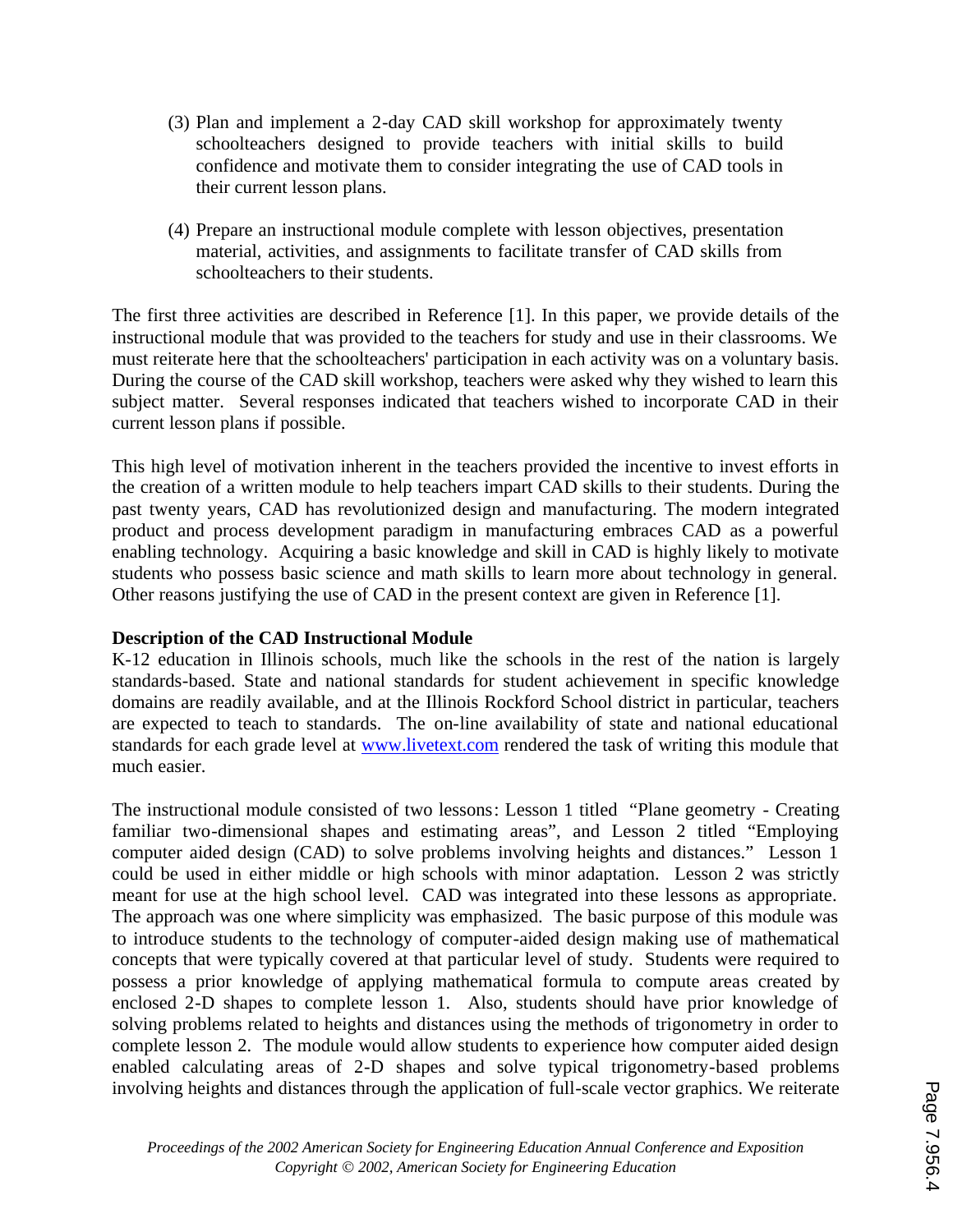that CAD techniques only served to complement and not substitute the conventional analytical techniques using paper and pencil. Prior communication with teachers indicated that they would be willing to invest the extra time and effort needed to incorporate the CAD approach. A brief description of the material in the two lessons will be provided.

Lesson 1 highlights:

The Illinois State educational standards driving the content of lesson 1 were:

**IL-6.C** Compute and estimate using mental mathematics, paper and pencil methods, calculators and computers.

**IL-7.A** Measure and compare quantities using appropriate units, instruments, and methods.

**IL-7.A.4b** Apply formulas in a wide variety of theoretical and practical real world measurement applications involving perimeter, area, volume, angle, time, temperature, mass, speed, distance, density and monetary values.

In this lesson, the students were exposed to the basics of CAD. Although the lesson plan was based on the use of the SilverScreen<sup>TM</sup> software, the module can be readily adapted for use with other CAD software including AutoCAD<sup>TM</sup>. Basic drawing setup commands including an understanding of the toolbars and the drawing editor were included at the outset. Therefore, students could model a two dimensional situation using either the US Customary or the SI units. The lesson further focused on creating regular 2-D shapes such as a triangle, rectangle and circle precisely to specifications both in terms of size and location. The ability to query various aspects of the created geometry such as the length of a line, area of a shape using a software command was emphasized. The lesson quickly proceeded to demonstrate the use of CAD in engineering applications through problems such as: "The largest possible cylindrical disc is stamped from a square metal plate 200 mm on a side. What per cent of the metal is wasted in this process?"

Finally, we included a set of activities (assignment) to be completed by the students with guidance from their teachers. The learning premise adopted here was that if students followed through the lecture material and completed the example problems, they should have no undue difficulty in completing the assignment problems. Reference [1] includes an assignment problem that required students to calculate 2-D shapes to precise specifications and then get an estimate of areas using CAD. Another assignment problem follows: "The surface of an aluminum metal sheet has the shape of an equilateral triangle. The base measures 525 mm. What is its area? Solve the problem using CAD and state your answer specifying correct units. Also, determine the altitude (height) of the metal sheet in mm." References [8] and [9] proved to be useful resources for the selection of problems in our module.

Lesson 2 highlights:

The Illinois State educational standards driving the content of lesson 2 were: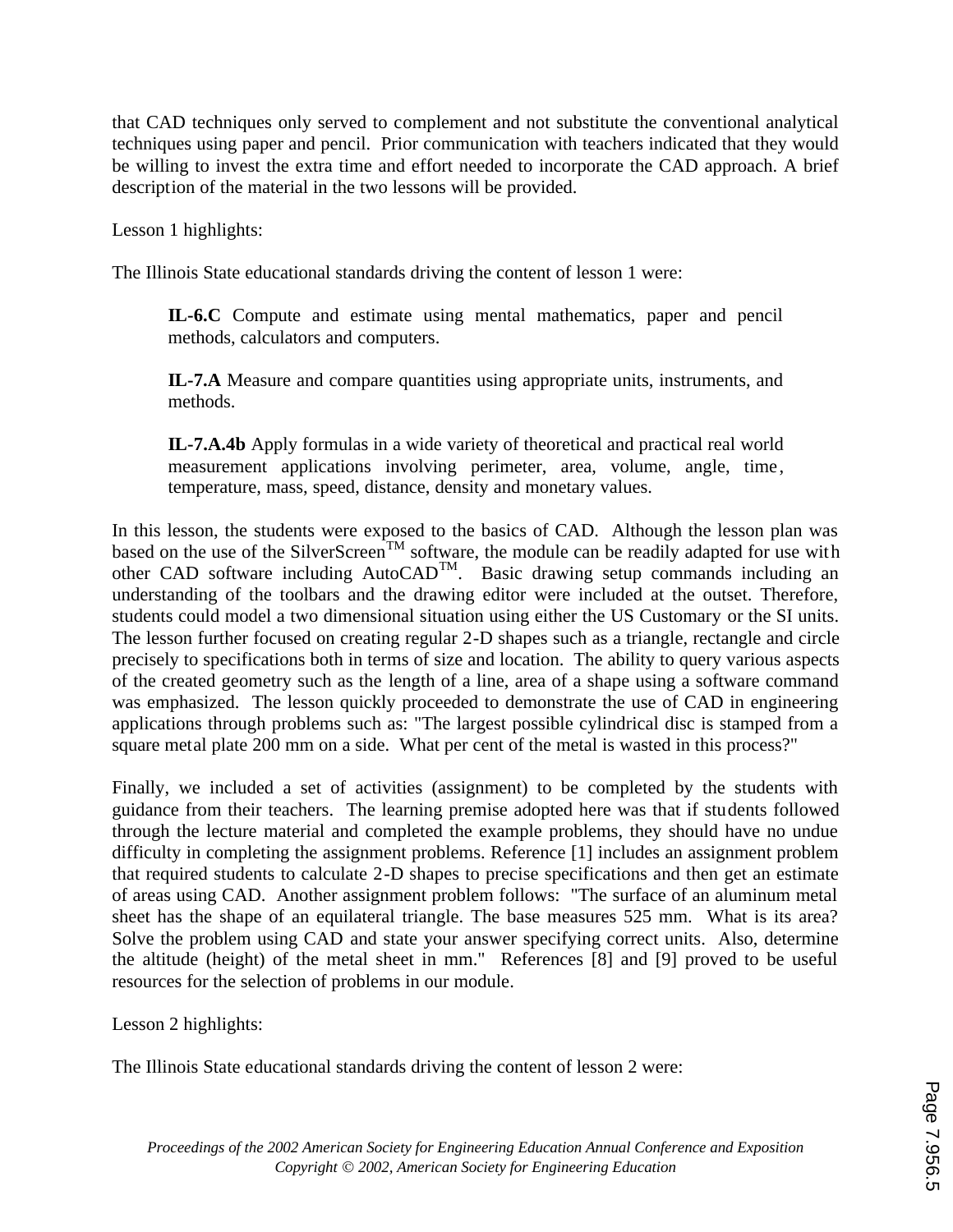**IL-7.C.4a** Make indirect measurements, including heights and distances, using proportions (e.g., finding the height of a tower by its shadow).

**IL-7.A** Measure and compare quantities using appropriate units, instruments, and methods.

**IL-7.A.4b** Apply formulas in a wide variety of theoretical and practical real world measurement applications involving perimeter, area, volume, angle, time, temperature, mass, speed, distance, density and monetary values.

Students should have completed lesson 1 before starting on lesson 2. Complete step-by-step tutorials to solve the following problems that were included as part of teacher presentation material was provided.

- 1. What is the angle of elevation of a tower 20 meters high from a point 80 meters away?
- 2. Suppose that an ornithologist is observing birds on a cliff using a pair of binoculars. She is 100 meters from the cliff. Neglecting the height of the ornithologist, find by CAD drawing the heights of the birds being observed when her line of sight makes angles of  $15^\circ$ ,  $30^\circ$ ,  $45^\circ$  and  $60^\circ$  with the horizontal.
- 3. A surveyor standing 50 m from a cooling tower measures the angle of elevation of the top as  $31^\circ$ . What is the height of the tower if the measuring instrument itself is 1.5 m above the ground?

The following assignment problems were included with the expectation that students would solve with minimal guidance from their instructor:

- 1. A boy of height 1.75m is measuring the heights of trees in the school grounds. He stands  $24$  meters from a tree and measures the angle of elevation as  $42^\circ$ . Calculate the height of the tree (from ground level to treetop) as accurately as possible.
- 2. A tree located at a distance of 20 meters from a house is being chopped down. The angle of elevation of the top of the tree as measured from a first floor window is  $44^\circ$ . Is it safe for the tree to fall in the direction of the house?
- 3. At a certain time during the day, the shadow (on the ground) of a vertical 75 feet pole is 100 feet long. What is the angle of elevation of the sun?

The reader will notice that the problems included in the module encompass various levels of mental stimulation as defined in the Bloom's taxonomy of learning including knowledge, application, analysis, and synthesis.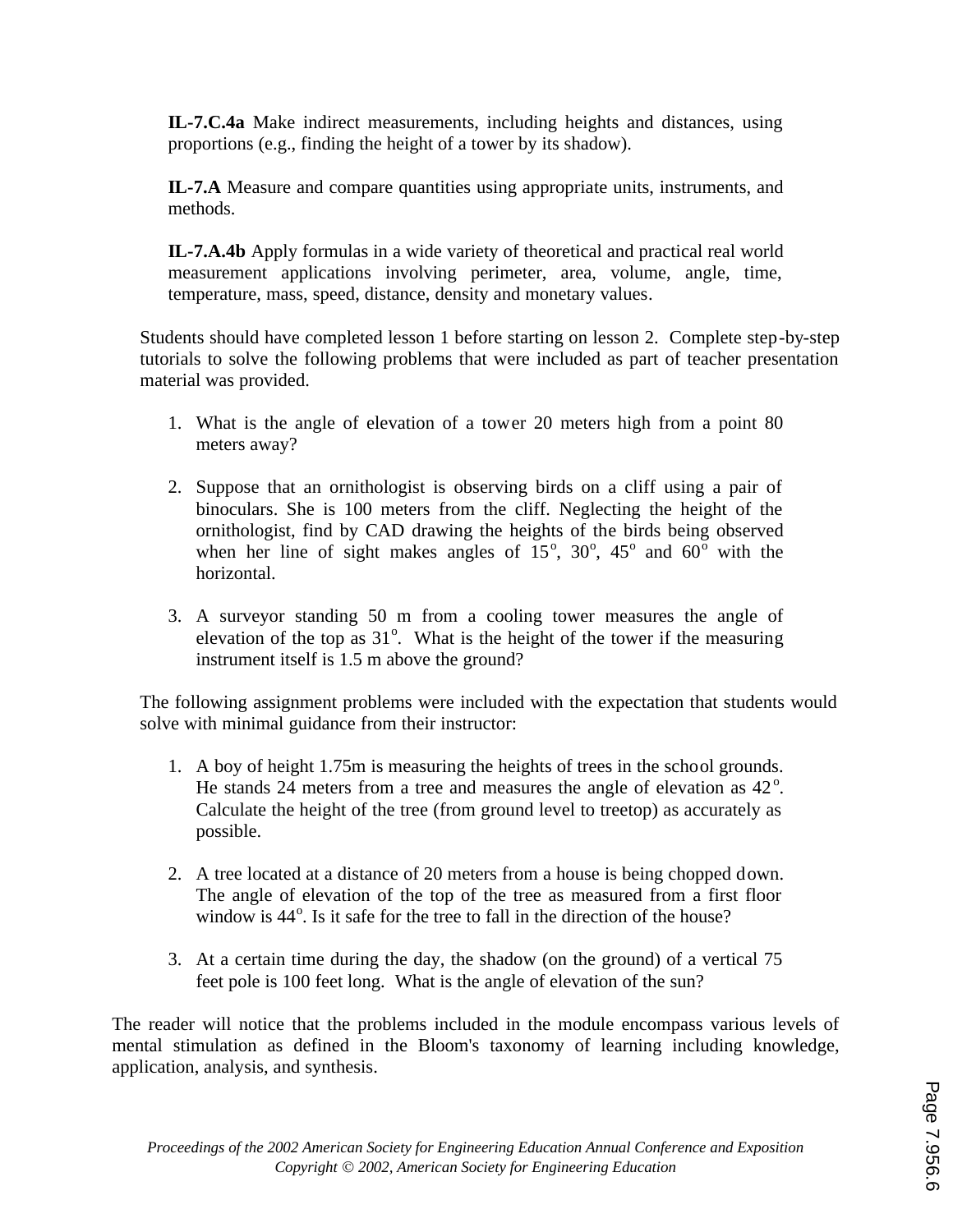#### **Community College/NIU Articulation Agreement**

For many high school graduates, community colleges provide a bridge from their high school diplomas to a four-year college degree. The Technology department strongly believes in working with area community colleges. The following table shows a typical model for articulation between the community college and the NIU Department of Technology. The programmatic articulation between the community college is a very difficult and delicate agreement. In general, both entities have their own needs and constituent groups that must be provided for by the curricular offerings. In some instances, like the one shown in the Table 1, several programs are included in the agreement, and each program is handled in different modes. A single program from the community college level can satisfy two programs at the University level, and the students are explained the how and why of this articulation. In general, the Community College students fulfil 66 hours of credit to obtain the AAS degree. Depending upon the program of choice at the University level, some of these credits will apply. The goal of the articulation is to determine and present which of the courses will apply. With the existing framework in Table 1, the NIU Technology Department continues to work with the regional Community College to fit more courses into the articulation agreement. Since this agreement is in the best interests of both parties, they will work together within the curriculum framework of both institutions, to present the most favorable articulation agreement to seamlessly transfer courses.

### **Conclusion**

In an era of global competition, an better-educated and trained workforce will separate the winners from the losers. The future of America depends to a great extent on its current K-12 student population. The quality of engineers and technologists produced in this country cannot help but have a strong positive correlation with the quality of science and mathematics education provided by K-12 education, particularly middle and high school. In the interest of the nation, it is important to recognize the need for an interdependent relationship between college faculty and schoolteachers, and their institutions. Through more interactions at micro-levels of school education, these two groups can work together to integrate more engineering and technical applications in high school science and math subjects at optimal levels. It is important that new initiatives undergo rigorous assessment procedures so that results can be measured.

The Technology department at NIU is proud of its role in the initiative presented in this paper. The feedback from the Rockford area schoolteachers and counselors has been very positive. Future plans are to include more teachers in the program and open more channels for dialogue and communication between department faculty and schoolteachers. We also plan to develop more lesson modules that incorporate other engineering technology principles, and embed computer tools in teaching school science and mathematics. This also means that we have to explore new ways to finance the outreach activities we visualize. From our viewpoint, investing to establish a meaningful college-school relationship is expensive; however, not doing so could prove even more expensive to the department and our community as a whole. Further, we will assess the effectiveness of our outreach efforts to help us better decide how future resources should be allocated in our collaborative efforts with middle and high schools.

# **Acknowledgment:**

The authors thank Dr. Jule D. Scarborough, Director for the Rockford Scientific Literacy project mentioned in this paper for providing us with an opportunity to work as consultants.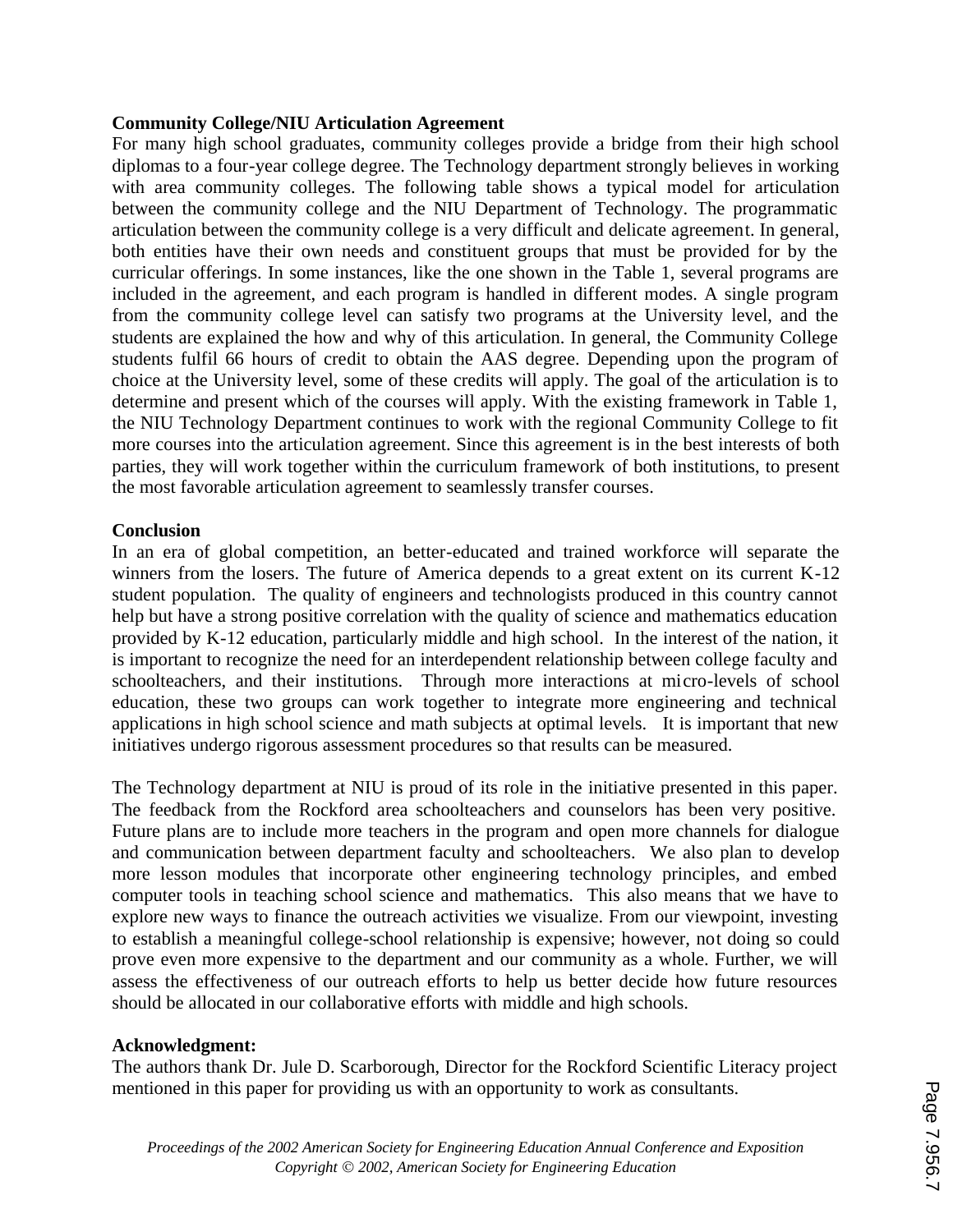*SilverScreenTM* is a trademark of Schroff Development Corporation.

 $\mathbf{AutoCAD}^{\mathbf{TM}}$  is a trademark of Autodesk Inc.

# **Table 1. A work-in-progress course articulation agreement between NIU's technology department and an area community college**

|                                        |                                                       |                                     | Credits    |              |
|----------------------------------------|-------------------------------------------------------|-------------------------------------|------------|--------------|
|                                        |                                                       |                                     | <b>MET</b> | IT           |
|                                        | <b>RVC</b>                                            | <b>NIU</b>                          | Program    | Program      |
| Major area of study                    |                                                       |                                     |            | 23           |
|                                        | <b>CDT 103</b>                                        |                                     |            |              |
|                                        | <b>CDT 104</b>                                        | Tech 265                            | 3          | $\mathbf{3}$ |
|                                        | <b>CDT 110</b>                                        |                                     |            |              |
|                                        | <b>CDT 133</b>                                        |                                     |            |              |
|                                        | <b>CDT 141</b>                                        |                                     |            |              |
|                                        | <b>CDT 142</b>                                        |                                     |            |              |
|                                        | <b>CDT 146</b>                                        | none                                |            |              |
|                                        | $\overline{CDT}$ 211                                  | TECH 404                            | 3          | 3            |
|                                        |                                                       | TECH 310 and 369 if split in two    |            |              |
|                                        |                                                       | courses and material added (note:3  |            |              |
|                                        | CDT 219                                               | credits now - could be 6 in future) | 3          |              |
|                                        | <b>CDT 143</b>                                        |                                     | 3          |              |
|                                        | <b>CDT 220</b>                                        | Tech 342                            |            |              |
|                                        | <b>CDT 221</b>                                        |                                     | 3          |              |
|                                        | <b>CDT 222</b>                                        | <b>Tech Process elective</b>        |            |              |
|                                        | <b>CDT162</b>                                         | none - Change to meet the TECH      |            |              |
|                                        | or EET 220                                            | 175 Req                             |            |              |
|                                        |                                                       | Total                               | 15         | 29           |
|                                        |                                                       |                                     |            |              |
|                                        | Gen Ed REQUIREMENTS - Chosen off of the transfer list |                                     |            |              |
|                                        | <b>ENG 101</b>                                        | <b>ENG 103</b>                      | 3          | 3            |
|                                        | <b>OR ENG 103</b>                                     |                                     |            |              |
|                                        | OR ENG110                                             |                                     |            |              |
|                                        | OR ENG 105                                            |                                     |            |              |
|                                        | OR SPH 131                                            | <b>COMS 100</b>                     |            |              |
|                                        | OR SPH 141                                            |                                     |            |              |
|                                        | MTH 125                                               | <b>MATH 155</b>                     | 3          | 3            |
|                                        | <b>OR MTH 100</b>                                     | <b>NONE</b>                         |            |              |
|                                        | <b>PHY 112</b>                                        | <b>NONE</b>                         |            |              |
|                                        | OR CHM101                                             | <b>CHEM 210</b>                     | 3          | 3            |
|                                        | OR GES101                                             | NONE IN EET PROGRAM                 |            |              |
|                                        | <b>CIS 102</b>                                        |                                     | 0          | 0            |
| One Gen Ed course which is part of IAI |                                                       |                                     | 3          | 3            |
|                                        |                                                       | Total                               | 12         | 12           |
|                                        |                                                       |                                     |            |              |
|                                        |                                                       |                                     |            |              |
|                                        |                                                       | Total Transfer as of 6/20/01        | 27         | 41           |